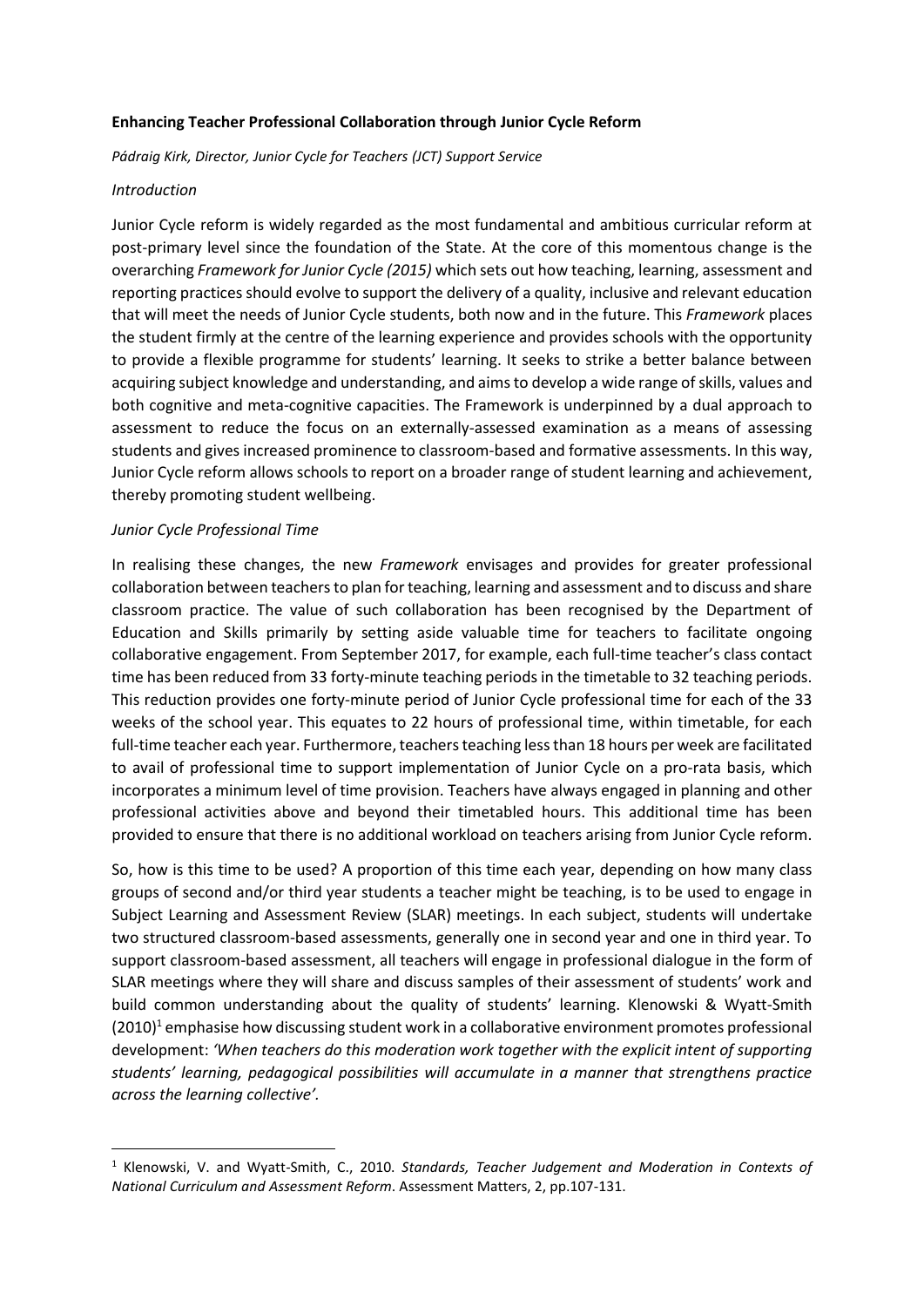To promote rich discussion, each SLAR meeting is subject-specific and focuses on a discussion of the Features of Quality that apply to the CBA undertaken by the year group. Each SLAR meeting takes two hours.

By the end of the 2017/2018 school year teachers of English, Science and Business Studies were the only teachers to have formally experienced the SLAR process. Given that SLARs are very new in the school system some teething problems were to be expected, e.g., logistical matters relating to the timing of meetings, making decisions regarding what student assessment pieces to take to the SLAR meeting and how many, facilitation of meetings, finding consensus, knowing what to do if consensus is not reached, and the compilation of the report of the SLAR meeting. To support teachers and schools with the SLAR process, JCT has embedded key elements of SLAR meetings into our subject specific workshops, including facilitating discussions to develop an understanding of the SLAR process. Our target was to ensure that every teacher had attended such a workshop before engaging in a SLAR meeting themselves. In addition, throughout the 2017/2018 school year, JCT provided elective workshop opportunities aimed at those teachers who were nominated as SLAR facilitators in their school. These workshops focused on supporting and empowering the SLAR facilitator to lead discussions focused on teaching, learning and assessment with a view to agreeing standards for the CBA in their subject area. These elective workshops were over-subscribed and additional workshops were added to meet demand with subject teams providing additional phone and email support as required.

Feedback from the SLAR workshops, and indeed the SLAR process itself, has been overwhelmingly positive with teachers and schools valuing the opportunity to share and discuss samples of work and focus on teaching, learning and assessment. It is recognised that support for the SLAR process will need to continue until SLARs become part of the educational landscape, and a natural part of the three-year learning journey.

When the time required for SLAR meetings is extracted from the overall allocation of 22 hours of professional time for each teacher, the remaining time is used to engage in other Junior Cycle professional activities. To support schools, school leaders and teachers, JCT has prepared subjectspecific advisory materials for teachers on how they can use their remaining hours of professional time. This is set out in terms of how the time might be used (i) individually, (ii) individually or collectively and, (iii) as a subject department. Geography teachers, for example, are advised that professional time could be used within the Geography Department in some of the following ways:

- Work towards developing a collaborative approach to teaching and sequencing the learning outcomes and linking with the elements
- Collaboratively select a number learning outcomes and devise units of learning anchored in the learning outcomes. Each teacher will subsequently develop learning intentions for their own individual class group.
- Share resources and discuss and share teaching approaches
- Consider, devise and agree formative assessment practices to support learning in the Geography classroom
- Discuss how opportunities could be provided for students to reflect on their learning
- Finalise the subject department plan for Geography and plan for its review
- Create a subject information leaflet for both parents and students

Advice regarding the use of professional time in the context of individual subjects may be accessed through the relevant subject tab on our website at www.jct.ie.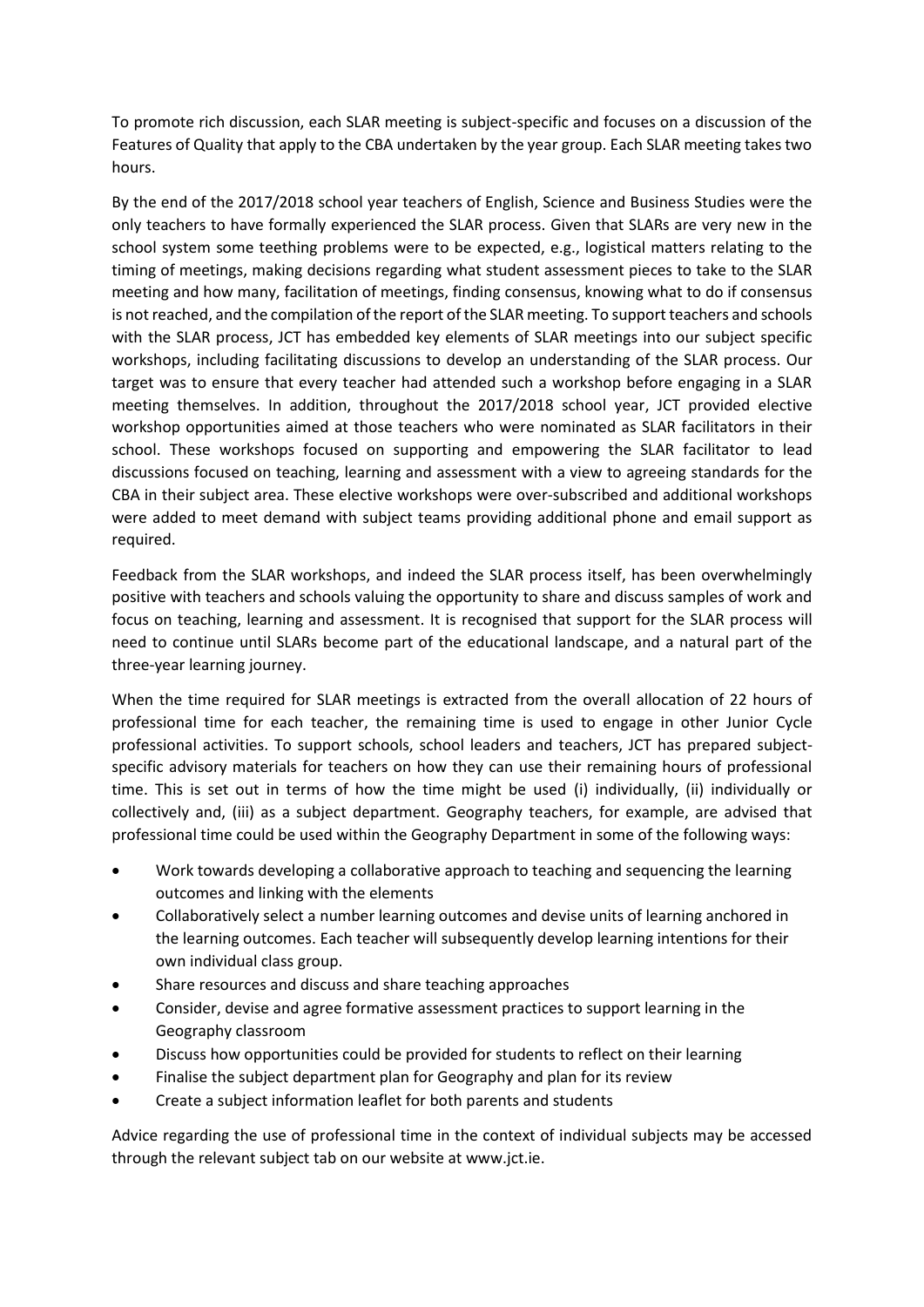In our work with schools and teachers, JCT is bringing the practice of professional collaboration to a new level. Section 5.1 of the *Junior Cycle Reform: Joint Statement on Principles and Implementation* jointly signed by the Minister for Education and Skills and the teacher union leadership on 22 May 2015, refers to the fact that *"schools should be supported to develop a collegial professional culture"* (p.5). While the allocation of professional time, coupled with the SLAR process, will help promote the development of this professional culture in schools, it is contended that those models of teacher continuing professional development (CPD) (or 'professional learning experiences') currently being implemented by JCT are a significant catalyst to foster collaboration. This includes both our wholeschool (or whole-staff) CPD and our school cluster-based subject-specific CPD models.

## *Whole-school CPD*

Whole-staff CPD takes place where a school takes the decision to close to students for a full day and all staff come together to engage in professional activities around junior cycle.

This whole-school closure, a feature of Junior Cycle reform, is facilitated under the Department of Education and Skills circular 0015/2017, *"approval continues for schools to close…. for a day of wholeschool planning and self-evaluation for Junior Cycle implementation for each year of implementation up to the school year 2021/22"* (section 3.1.1). Indeed, this has been the case since the 2014/2015 school year, albeit not all schools availing of it since that time.

The topics and activities that teachers engage with on these CPD days are teacher led - they are designed with feedback from teachers in mind – and are subject to a robust internal quality assurance process within JCT, inclusive of a 'critical friends' process whereby a number of representative principals and teachers are invited along to critique a trial run of the day before it is facilitated nationally. The whole-school CPD days are also quality assured by the Department's Inspectorate.

Whole-staff CPD provides opportunities for the full staff in a school to come together to, amongst others:

- develop a common understanding of teaching, learning, assessment and reporting in the context of the Framework for Junior Cycle
- engage in professional conversations about learning, outside of subject specialisms
- explore the principles of Junior Cycle, such as wellbeing and inclusive education, and explore what it means for practice that these would be a shared responsibility of all teachers
- develop a shared language e.g., subjects interface with whole-school around features of quality
- model activity-based collaboration ensuring engagement, effectively modelling highly effective classroom practice

The collaborative aspect of our whole-school support echoes Domain 4 of Looking at Our School (2016)<sup>2</sup> (teaching and learning) focusing on teachers' collective/collaborative practice. This approach supports teachers in recognising that a student is not the responsibility of only one teacher in a department, but of all teachers in that department, and indeed in the school. This supports and facilitates teachers in *'working together to devise learning opportunities for students across and beyond the curriculum'*.

# *School Cluster Based Subject Specific CPD*

1

<sup>2</sup> Department of Education and Skills (2016), *Looking at Our School (2016): A Quality Framework for Post-Primary Schools*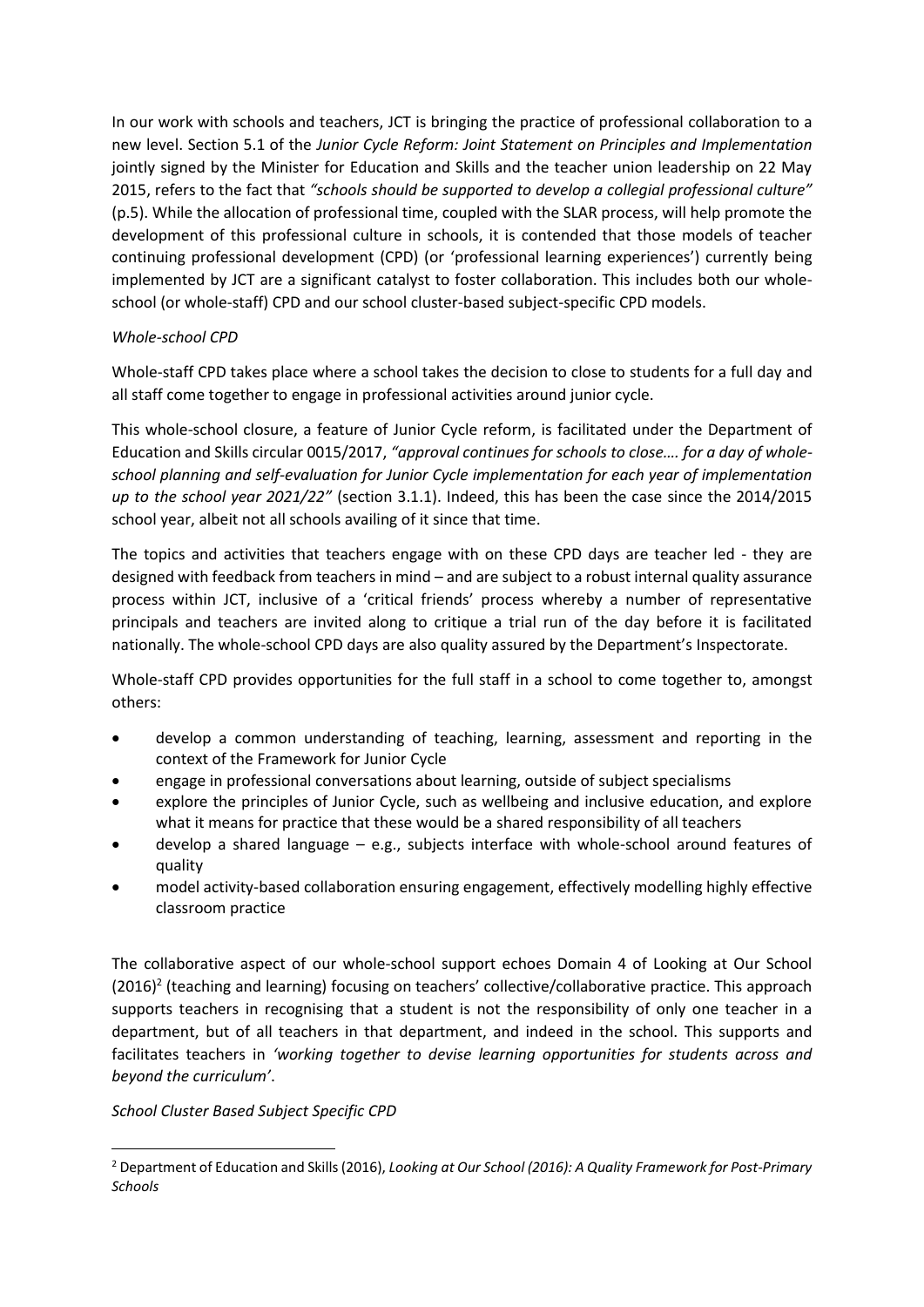Circular 0015/2017 also states that *"teachers will be provided with subject specific CPD at a school closure event and schools may close…. to allow teachers' attendance. Where a school closes, all teachers must attend the school cluster event and engage in CPD activity"* (section 3.1.1). The school cluster events which focus on subject specific CPD are designed to enhance teacher collaboration not only at school level, but also at an inter-school level. A cluster of schools in a geographical region closes to students for a designated day and all the subject teachers from the schools involved come together for CPD. There can be up to seventeen different subject workshops in a cluster, all of which are based on teacher needs and subject to a rigorous quality assurance process. Advantages of this model include:

- Learning communities: the collaborative aspect of the school cluster delivery model mirrors a model of learning communities that is hoped will develop within and across schools. It has been shown that sustained teacher collaboration around understanding curriculum, student learning and assessment, as well as general collaboration, is the primary vehicle for continuous improvement of teacher practice. The cluster model focuses on aspects of professional learning communities as defined by DuFour  $(2004)^3$  where teacher discussion focuses on learning. The JCT cluster model is best represented in DuFour et al (2006)<sup>4</sup> as 'an *ongoing process in which educators work collaboratively in recurring cycles of collective inquiry and action research to achieve better results for the students they serve'.*
- System clarity**:** at a time of seminal education reform, the cluster CPD model allows for teachers from the same school to consider the same messages around the reform at the same time and gives them agency to construct meaning together. The importance of *'professional*  collegiality' in empowering teacher agency is highlighted by Biesta et. al. (2015)<sup>5</sup>. Previously, teachers from the same school department generally came to CPD events on different days, thereby reducing the potential to promote professional collaboration in the subject department. The JCT subject-based cluster model removes this barrier, supports teachers in developing a shared understanding and promotes teacher agency.
- Sharing of practice: the JCT subject-specific cluster model provides opportunities for subject departments to firstly develop a shared understanding of Junior Cycle reform and secondly to share their pedological approaches with teachers from other departments. Hunzicker  $(2010)^6$ highlighted the importance of collaboration in professional learning, stating that *'CPD is most effective when teachers have opportunities to learn from and with one another around common goals'*. Whilst this can have a strong impact on all subject departments, it is particularly the case for teachers in smaller or single teacher departments where opportunities for professional dialogue and sharing of practice are limited.
- Shared purpose: Libermann and Miller (1999)<sup>7</sup> emphasises the importance of *'common purpose and shared identity'* to strengthen and enhance teacher collaboration. The cluster CPD model emphasises, even by the very nature of its creation, the idea that teachers need time and space to collaboratively focus on and discuss the learning of students in their care.

1

<sup>3</sup> DuFour, R. (2004). *What is a "Professional Learning Community?"*, Educational Leadership, 61(8), pp. 6-11

<sup>4</sup> DuFour, R., DuFour, R., Eaker, R. and Many, T. (2006), *Learning by Doing*, Bloomington, Solution Tree Press p.11.

<sup>5</sup> Biesta, G., Priestley, M. and Robinson, S. (2015) *The Role of Beliefs in Teacher Agency, Teachers and Teaching*, 21:6, 624-640, DOI: 10.1080/13540602.2015.1044325

<sup>6</sup> Hunzicker, J., (2010), *Characteristics of Effective Professional Development: A Checklist*, *Online Submission*.

<sup>7</sup> Lieberman, A. and Miller, L. (1999), *Teachers - Transforming Their World and Their Work. The Series on School Reform*, Teachers College Press, PO Box 20, Williston, VT 05495-0020.